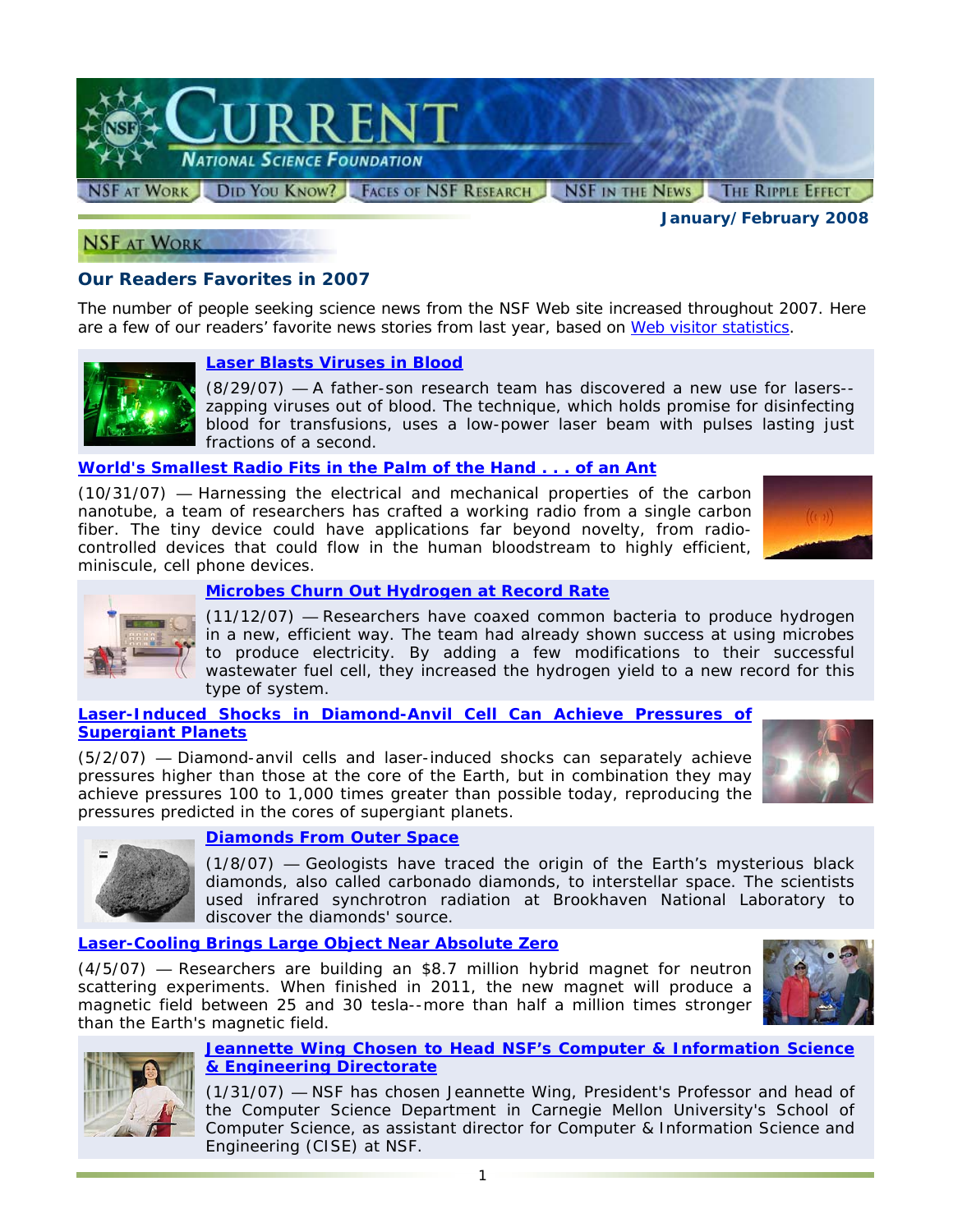

# **NSF Researchers Honored in** *Scientific American's* **SCIAM 50 Awards**

Every year since 2002, *Scientific American* has chosen 50 innovators individuals, organizations or companies — who made exciting contributions to new technologies the previous year. Multiple former and current NSF-funded researchers made the list in 2007. Below are highlights from their visionary work. See the [full article online](http://www.nsf.gov/cgi-bin/goodbye?http://www.sciam.com/article.cfm?id=sciam-50-2007) for the complete list.

### **Business Leader of the Year Amyris Creates Living Chemical Factories**

Jay Keasling puts microbes to work — producing everything from biofuels to life-saving pharmaceuticals. Keasling and two postdoctoral researchers from his lab founded Amyris, a company that is taking a revolutionary approach to chemical manufacturing by harnessing metabolic processes in microorganisms. Keasling is a professor of chemical engineering and the head of the NSFsponsored Synthetic Biology Engineering Research Center at the Univ. of California at Berkeley. Through genetic engineering, the researchers coax microbes to churn out useful chemicals, bypassing traditional, more expensive methods. Amyris has engineered a strain of yeast that can produce large quantities of artemisinic acid, a precursor to a drug that fights malaria but is currently in short supply. Amyris is now close to its goal of supplying industrial amounts of the drug to developing countries. Amyris is also developing a fermentation process to deliver a UC Berkeley professor Jay Keasling biofuel gasoline substitute.



holds a sprig of *Artemisia*, a plant from which he extracted genes that he inserted drug. Credit: Peg Skorpinski

For more information on this synthetic biology research, visit his into microbes to produce an antimalaria [research group Web site,](http://www.nsf.gov/cgi-bin/goodbye?http://keaslinglab.lbl.gov/) and [Amyris Biotechnologies.](http://www.nsf.gov/cgi-bin/goodbye?http://www.amyrisbiotech.com/)

# **Filling in the Gaps in Sensor Networks**

Wireless sensors enable us to keep track of everything from soil moisture to the power grid, yet deploying and managing these networks presents a daunting task. *Scientific American* put NSF grantee Robert Ghrist and his colleague Vin de Silva, both of the University of Illinois, at number five on the list for work applying mathematics to eliminate coverage gaps in sensor networks. NSF



A healing agent contained in a microvascular network helps a polymer repair its own cracks. Credit: Janet Sinn-Hanlon, Univ. Ill.

selected Ghrist to be a 2005 recipient of the Presidential Early Career Award in Science and Engineering, the highest honor the nation gives to young investigators.

See the [UIUC press release](http://www.nsf.gov/cgi-bin/goodbye?http://www.news.uiuc.edu/news/08/0107topfifty.html) for more information.

# **Plastic, Heal Thyself**

Plastics are prone to cracking, often deep within the material where damage is difficult to detect and repair. Current NSF awardees Scott R. White, Nancy R. Sottos and their colleagues at the University of Illinois at Urbana-Champaign earned spot number 18 for their work on developing a "self-healing" plastic. The plastic hosts a microvascular network containing a healing agent. Cracks that form in the material release the healing agent which oozes in to repair the crack.

For more information, visit the **autonomic research Web site at** UIUC.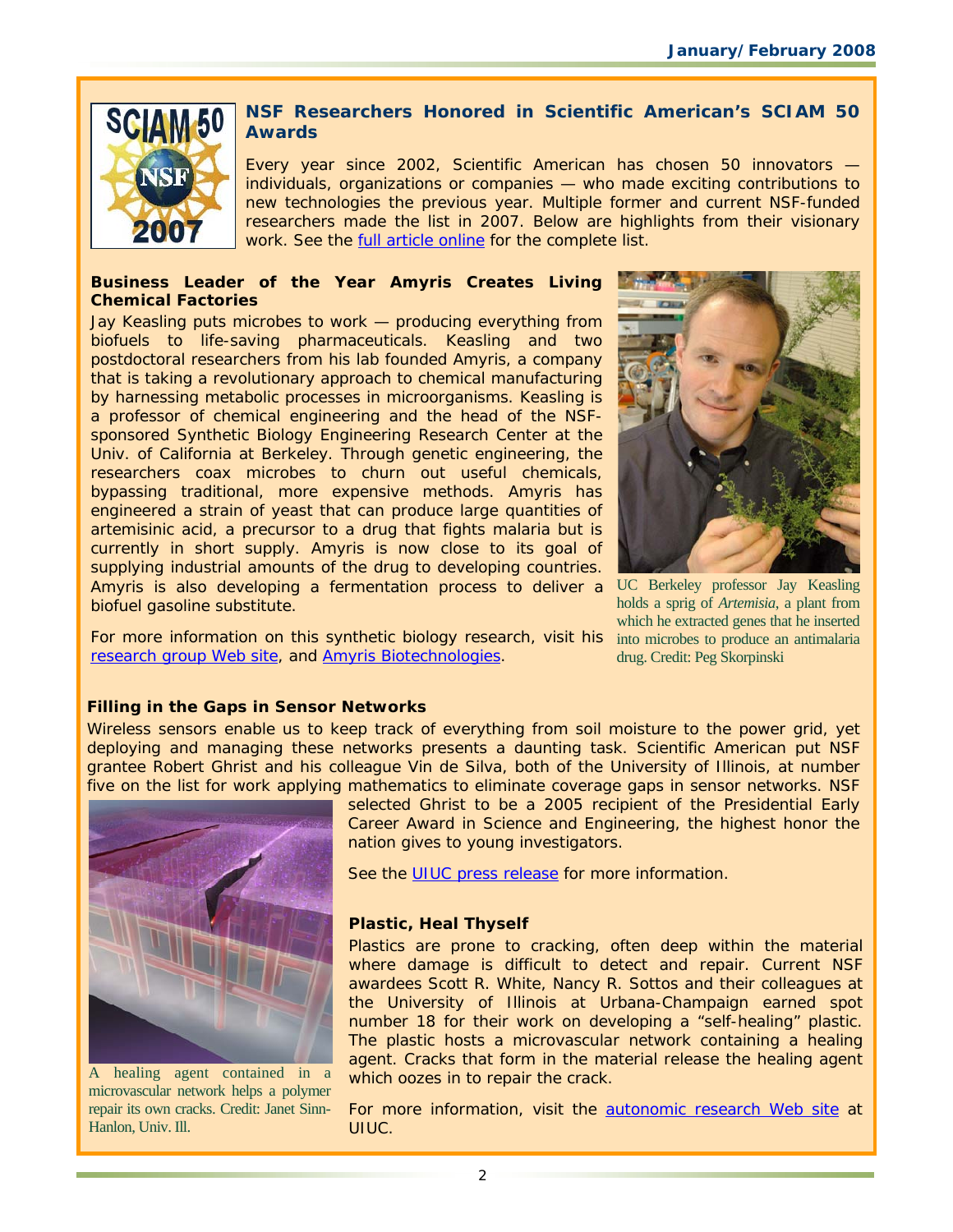# *Light Comes In and Doesn't Come Back Out*

E. Frank Schubert and colleagues at Rensselaer Polytechnic Institute earned spot 28 on the list for creating a coating that reflects almost no light. By controlling the way titanium dioxide and silicon oxide nano-sized rods are layered on a surface, the researchers can drastically reduce the amount of light that escapes the surface. Non-reflective surfaces could make solid-state lighting devices more energy-efficient, and could boost the sunlightharvesting capabilities of solar cells.

See NSF's [press release](http://www.nsf.gov/news/news_summ.jsp?cntn_id=108450) and visit [Prof. Schubert's Web site](http://www.nsf.gov/cgi-bin/goodbye?http://www.rpi.edu/~schubert/) for



A coating of "nanorods" prevents light from reflecting off surfaces. Credit: Fred Schubert and Jong Kyu Kim



more information on this research.

A prototype of the original "active building envelope" system on the roof of Rensselaer's Student Union building. Credit: S. Van Dessel

## *Solar Power to Heat and Cool Buildings*

Imagine wrapping a building in thin-film materials that capture the power of the sun to either heat or cool the interior. At number 33 on the list, Steven Van Dessel of the Rensselaer Polytechnic Institute and colleagues have developed a prototype system comprised of solar panels and solid-state thermoelectric heat pumps. The active building envelope system accomplishes the jobs of both cooling and heating, yet operates silently with no moving parts.

For more information on this research, see the [NSF press release](http://www.nsf.gov/news/news_summ.jsp?cntn_id=107086) or th[e RPI press release.](http://www.nsf.gov/cgi-bin/goodbye?http://news.rpiscrews.us/update.do?artcenterkey=1246&setappvar=page(1))

# *A Scaffold for Tissue Regeneration*

Work by bioengineer and surgeon Cato Laurencin of the University of Virginia earned spot number 42 the list for polymers that serve as scaffolding for the regrowth of knee ligaments. Laurencin's research focuses on "biologics" or bio-degradable plastics that can be left in the body, eliminating the need for follow-up surgery.



### *But wait! There's More!*

Other past and present NSF awardees on the list include Peter Sutter, Eli Sutter, James Dumesic, Peidong Yang, Desmond Smith,

An up-close view of the fibers of the anterior cruciate ligament, the most commonly injured ligament of the knee. Credit: C. Laurencin

Marcelo Jacobs-Lorena, Lawrence Rome, Gregory Engel, Adoslav Adzik and Shelley Minteer.





Genomic sequencing of important crops such as corn can help scientists develop tools for safeguarding plants against disease and genetic disorders. Credit: USDA

## **Plant Genome Research: National Academies Tout Achievements of NSF's** *Arabidopsis* **2010 Project**

Plants provide us with the materials we need for food, clothing, furniture, shelter and alternatives for fossil fuels. Sequencing the genomes of major plant crops can help us to ensure a secure crop supply in the future while enabling us to improve human nutrition and ecological stewardship. The National Research Council has recently produced a report heralding the achievements of the National Plant Genome Initiative and NSF's *Arabidopsis* 2010 project. The report lists some of the many results of these programs, which have led to practical applications in crop species. The report concludes with recommendations for future research directions in plant genome sciences and plant biology. Visit the National Academies [news release](http://www.nsf.gov/cgi-bin/goodbye?http://www.nationalacademies.org/morenews/20080109.html) to download the full report.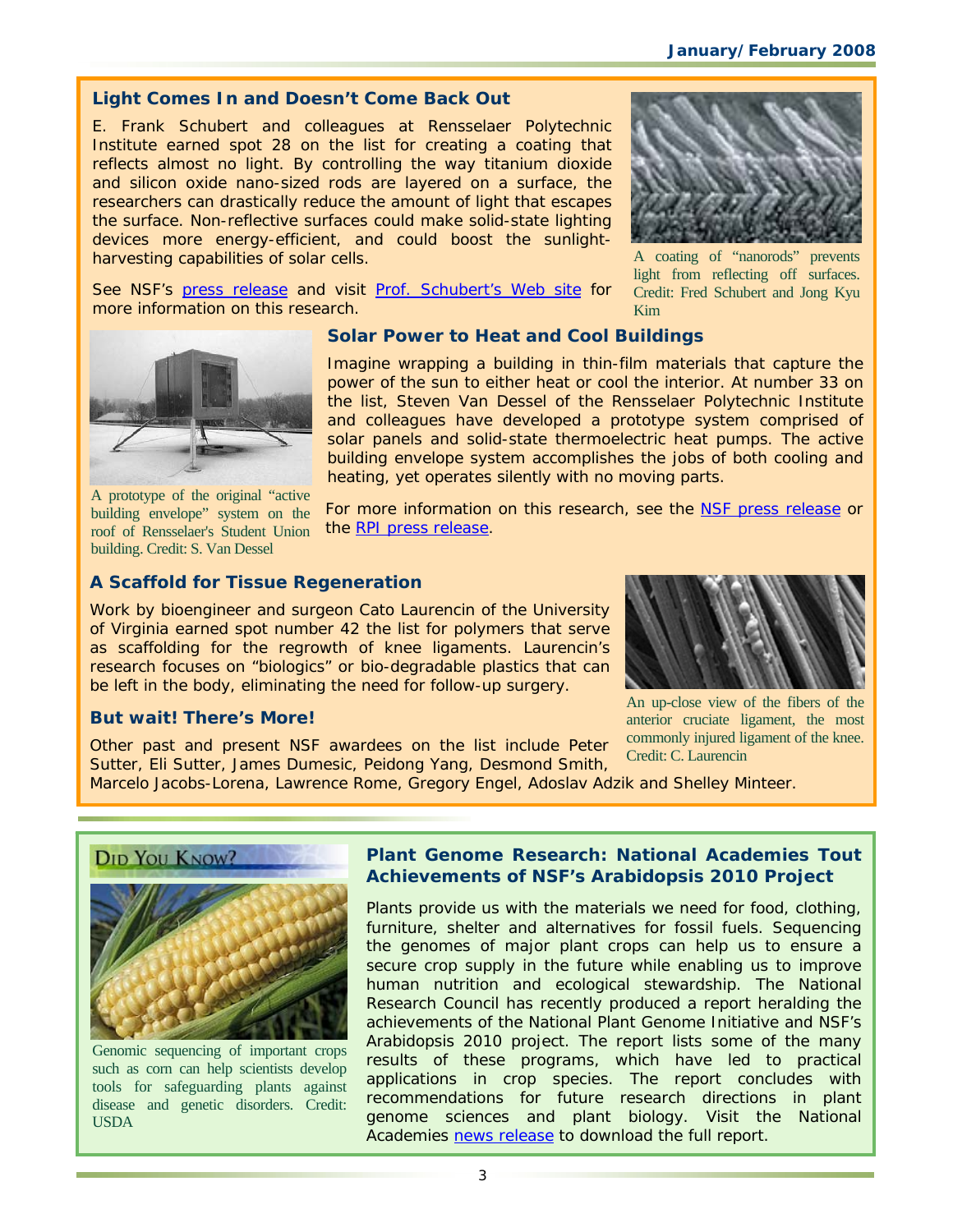### **FACES OF NSF RESEARCH**

### **Facing a Crisis: Preserving the Biodiversity of Madagascar**



Highly endangered Greater Bamboo lemur feeding on Giant Bamboo in Ranomafana National Park, Madagascar. Credit: Steven Lonker

Madagascar is an island nation rich in biodiversity and famous for its unique wildlife, including lemurs, one of the most endangered primates in the world. Lemurs are characterized by a small body, long nose and large eyes. What makes Madagascar's lemurs unique is that they evolved in isolation without competition or predation. Lemurs were once widespread throughout Madagascar but now reside in a few patches of the eastern rainforest. Human activities such as illegal logging, slash and burn agriculture and hunting have destroyed eighty percent of their rainforest habitat.



Patricia Wright, Ranomafana National Park, Madagascar. Credit: Linda Benson

[Patricia Wright,](http://www.nsf.gov/cgi-bin/goodbye?http://icte.bio.sunysb.edu/pages/people/profile_pwright.htm) an NSF grantee and

primatologist at the State University of New York at Stony Brook, has been working in Madagascar for more than twenty years. During an exploratory expedition in 1986, Wright and her colleagues discovered a new species of lemur, the

golden bamboo lemur. When logging practices threatened the lemur's survival, Wright piloted conservation efforts that led to the development of Ranomafana National Park.



Red bellied lemur, Ranomafana National Park, Madagascar. Credit: Linda Benson

Ranomafana National Park has not only served has a hub for research and conservation, it has also generated economic opportunities for local communities. "I think the success of the program has something to do the with egalitarian nature of the Malagasy," says Wright. "Everyone wants to be sure the system is fair because everyone has a vested interest in the park."

Wright has also been instrumental in the success of [Centre ValBio,](http://www.nsf.gov/cgi-bin/goodbye?http://icte.bio.sunysb.edu/pages/centrevalbio.html) which is an International Training Center for the Study of Biodiversity, built with funding from NSF and other organizations. Centre ValBio promotes research and training for the Malagasy and visiting international scientists and students. The park also provides better education, improved healthcare and economic benefits through tourism to the communities surrounding the park.



International research station (Centre ValBio), Ranomafana National Park, Madagascar. Credit: Linda Benson

# **NSF IN THE NEWS**

[U.S. losing economic war, Rendell tells teachers](http://www.nsf.gov/cgi-bin/goodbye?http://www.pennlive.com/news/patriotnews/index.ssf?/base/news/1200531312272390.xml&coll=1) (*The Patriot-News, Harrisburg, PA 1/17/2008*) — The reason is the decline of American students' science and math skills, the failure of the nation's education and training system, and a lack of political will, Rendell said in a speech at a National Science Foundation conference.

[Global Advances Challenge U.S. Dominance in Science \(](http://www.nsf.gov/cgi-bin/goodbye?http://www.nytimes.com/2008/01/16/us/16nsf.html?ref=us)*The New York Times 1/16/2008*) — The United States remains the world leader in scientific and technological innovation, but its dominance is threatened by economic development elsewhere, particularly in Asia, the National Science Board said Tuesday in its biennial report on science and engineering.